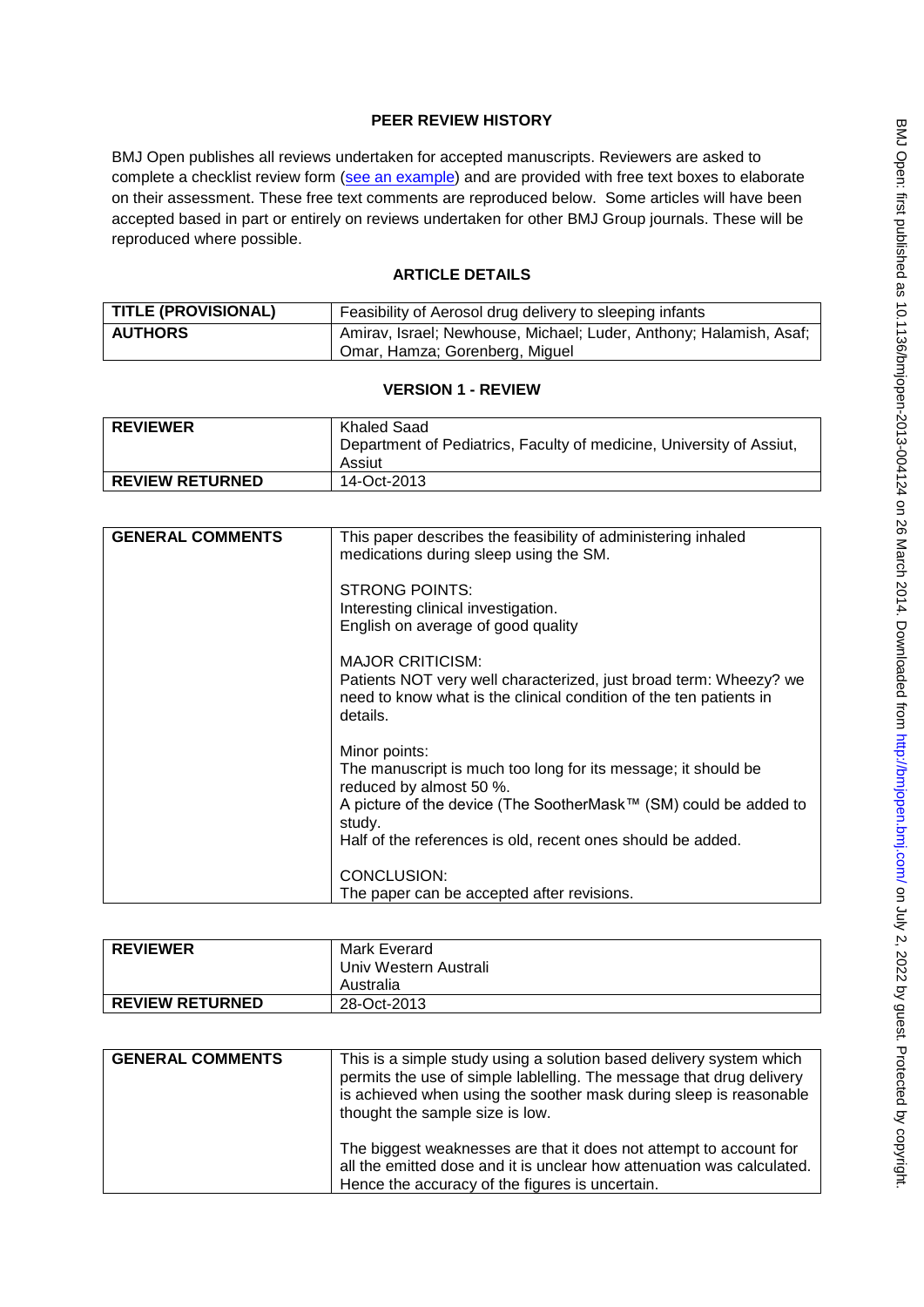| he gamma<br>a supine infant<br>d was the infant<br>were introduced<br>er there were two<br>fants chest before<br>a relatively high<br>pMDI so the<br>ularly given the<br>ooth studies | BMJ Open: first p.uplished as 10.1136/bn/jopen-2013-004124 on 26 March 2014 .Doownloaded trom http://p |
|---------------------------------------------------------------------------------------------------------------------------------------------------------------------------------------|--------------------------------------------------------------------------------------------------------|
| ermany                                                                                                                                                                                |                                                                                                        |
| not correct.<br>s", abbreviated as                                                                                                                                                    |                                                                                                        |
| f the individual<br>veight would be of                                                                                                                                                |                                                                                                        |
| d the VHC/SMI                                                                                                                                                                         |                                                                                                        |
| above) should be                                                                                                                                                                      |                                                                                                        |
| be desirable.                                                                                                                                                                         |                                                                                                        |
| with its exciting<br>n and their                                                                                                                                                      |                                                                                                        |

| It is also not clear whether infants were placed on the gamma         |
|-----------------------------------------------------------------------|
| camera or whether the camera was moved above a supine infant          |
| and if so was the chest in contact with the infant and was the infant |
| always flat. It is also not clear whether 2 actuation were introduced |
| into the chamber at the start of the minute or whether there were two |
| actuations each followed by 1 minute.                                 |
| I presume the nylon wrap was removed from the infants chest before    |
| imaging though this is not stated.                                    |
| The device used was a solution based device with a relatively high    |
| FPF and hence is not comparable with a traditional pMDI so the        |
| comparison with Tal's study is inappropriate particularly given the   |
| uncertainty surrounding attenuation corrections in both studies       |

| <b>REVIEWER</b>        | Deborah Bickmann                                   |
|------------------------|----------------------------------------------------|
|                        | Boehringer Ingelheim Pharma GmbH & Co. KG, Germany |
| <b>REVIEW RETURNED</b> | 06-Nov-2013                                        |

| <b>GENERAL COMMENTS</b> | In this paper, the Respimat is called a MDI. This is not correct.<br>Respimat belongs to the class of "Soft Mist Inhalers", abbreviated as<br>"SMI" (see pages 7 and 13).                                                                                                                                              |
|-------------------------|------------------------------------------------------------------------------------------------------------------------------------------------------------------------------------------------------------------------------------------------------------------------------------------------------------------------|
|                         | In Table 1 it would be interesting to have the age of the individual<br>child in months. If available, also height and body weight would be of<br>interest.                                                                                                                                                            |
|                         | In addition, a picture of the mask, maybe connected the VHC/SMI<br>would be nice.                                                                                                                                                                                                                                      |
|                         | Editorial changes with regard to the term SMI (see above) should be<br>done.                                                                                                                                                                                                                                           |
|                         | An update of Table 1 and additional pictures would be desirable.                                                                                                                                                                                                                                                       |
|                         | I very much enjoyed reading this interesting article with its exciting<br>results. Seems to be a great opportunity for children and their<br>parents to receive/provide inhaled medications without the typical<br>"struggling and crying" of the young child. I am very much looking<br>forward to your next studies. |

# **VERSION 1 – AUTHOR RESPONSE**

Reviewer: 1

Reviewer Name Khaled Saad

Institution and Country Lecturer; Department of Pediatrics, Faculty of medicine, University of Assiut, Assiut 71516, Egypt,

Please state any competing interests or state 'None declared': I do not have potential conflict of interest

This paper describes the feasibility of administering inhaled medications during sleep using the SM.

STRONG POINTS: Interesting clinical investigation. English on average of good quality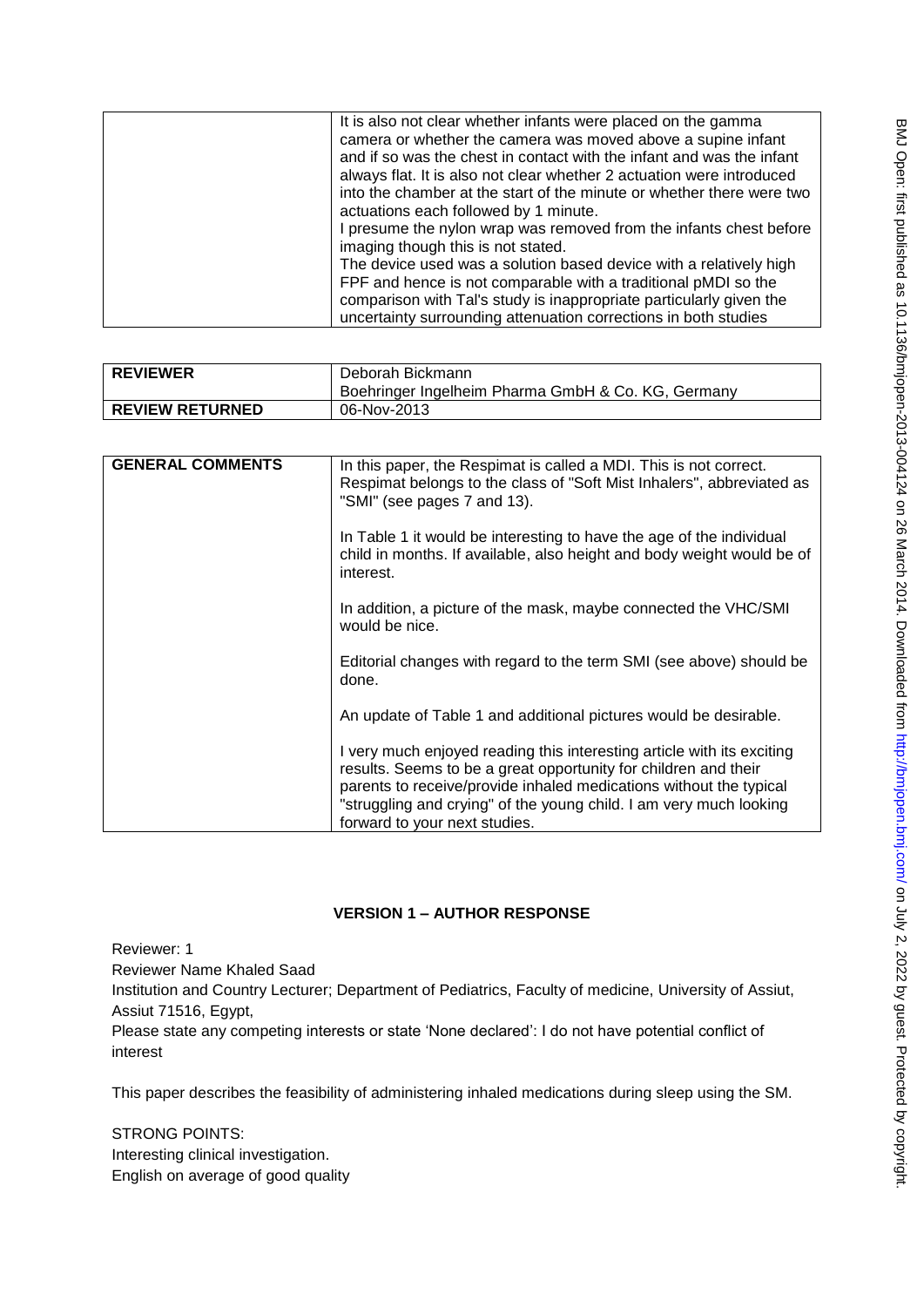#### MAJOR CRITICISM:

Patients NOT very well characterized, just broad term: Wheezy? we need to know what is the clinical condition of the ten patients in details.

We thank the reviewer for this comment and have now clarified their clinical condition in the text.

Minor points:

The manuscript is much too long for its message; it should be reduced by almost 50 %. We thank the reviewer for this comment and have now substaintially reduced it.

A picture of the device (The SootherMask™ (SM) could be added to study. Done as suggested

Half of the references is old, recent ones should be added. Done as suggested

CONCLUSION: The paper can be accepted after revisions.

Reviewer: 2 Reviewer Name Mark Everard Institution and Country Univ Western Australi Australia Please state any competing interests or state 'None declared': None declared

This is a simple study using a solution based delivery system which permits the use of simple lablelling. The message that drug delivery is achieved when using the soother mask during sleep is reasonable thought the sample size is low.

The biggest weaknesses are that it does not attempt to account for all the emitted dose and it is unclear how attenuation was calculated. Hence the accuracy of the figures is uncertain.

We thank the reviewer for this comment and have now clarified how all the emitted dose was accounted for and how attenuation was calculated.

It is also not clear whether infants were placed on the gamma camera or whether the camera was moved above a supine infant and if so was the chest in contact with the infant and was the infant always flat.

The reviewer's comments are in place and we have now clarified it in the methods and in the result sections.

It is also not clear whether 2 actuation were introduced into the chamber at the start of the minute or whether there were two actuations each followed by 1 minute.

There were two actuations each followed by I minute and this is now clarified in the methods.

I presume the nylon wrap was removed from the infants chest before imaging though this is not stated.

The reviewer's presumption is correct and we have now explicitly stated it.

The device used was a solution based device with a relatively high FPF and hence is not comparable with a traditional pMDI so the comparison with Tal's study is inappropriate particularly given the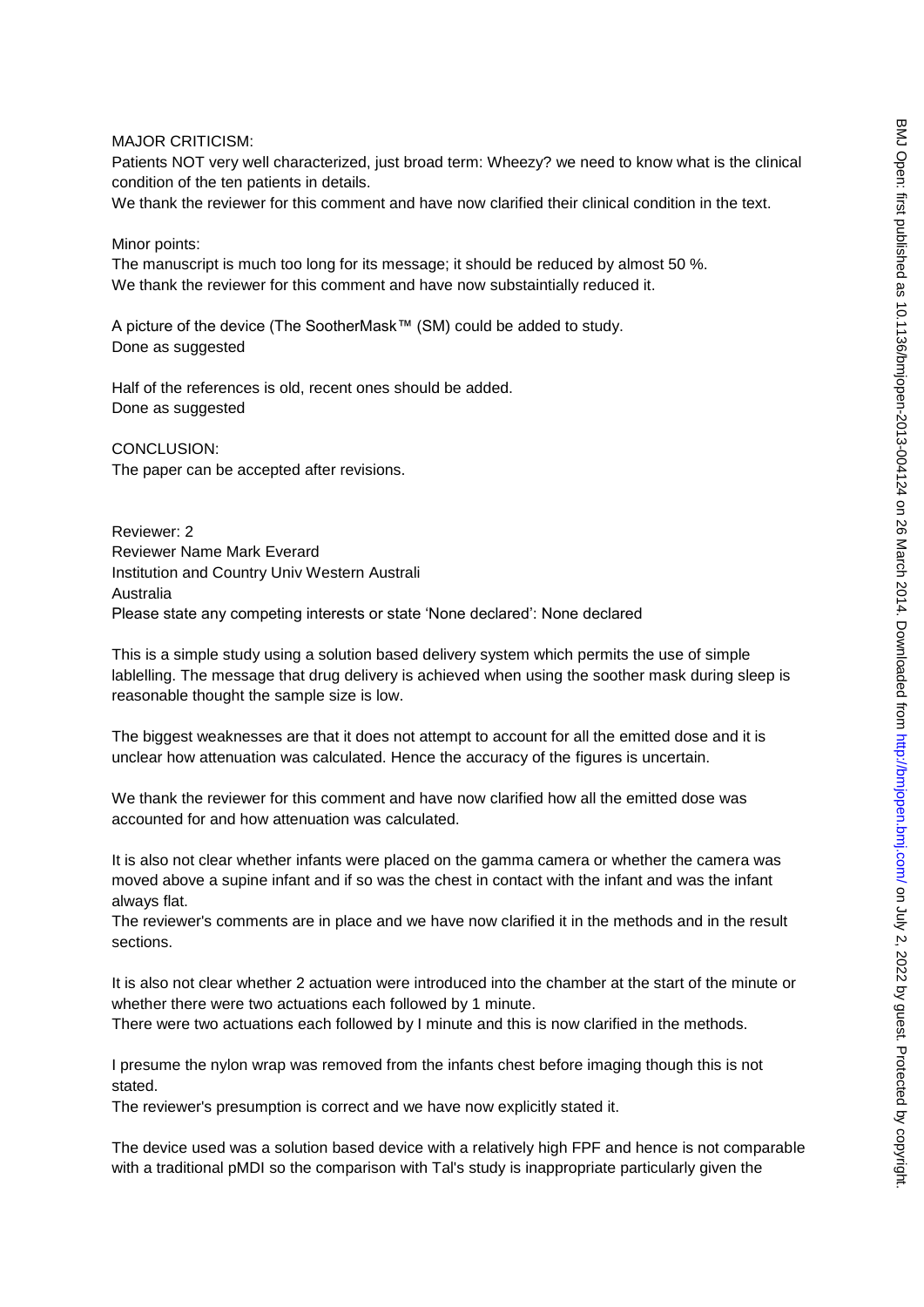uncertainty surrounding attenuation corrections in both studies The reviewer's comment is well appreciated and we have now removed this comparison.

Reviewer: 3

Reviewer Name Deborah Bickmann Institution and Country Boehringer Ingelheim Pharma GmbH & Co. KG, Germany Please state any competing interests or state 'None declared': Respimat is an inhalation device that is provided by Boehringer Ingelheim.

In this paper, the Respimat is called a MDI. This is not correct. Respimat belongs to the class of "Soft Mist Inhalers", abbreviated as "SMI" (see pages 7 and 13).

The reviewer is correct and we thank her for this. We have now corrected all references to Respimat as "Soft Mist Inhaler".

In Table 1 it would be interesting to have the age of the individual child in months. If available, also height and body weight would be of interest.

We thank the reviewer for this comment and have now included the age in the Table as well as his/r gender. Unfortunately we do not have available height and weight.

In addition, a picture of the mask, maybe connected the VHC/SMI would be nice. Done as suggested

Editorial changes with regard to the term SMI (see above) should be done. Done as suggested

An update of Table 1 and additional pictures would be desirable. Done as suggested

I very much enjoyed reading this interesting article with its exciting results. Seems to be a great opportunity for children and their parents to receive/provide inhaled medications without the typical "struggling and crying" of the young child. I am very much looking forward to your next studies.

### **VERSION 2 – REVIEW**

| <b>REVIEWER</b>        | Khaled Saad, MD<br>Department of Pediatrics, Faculty of medicine, University of Assiut,<br>Assiut |
|------------------------|---------------------------------------------------------------------------------------------------|
| <b>REVIEW RETURNED</b> | 24-Dec-2013                                                                                       |

| <b>GENERAL COMMENTS</b> | -The review is well clarified by authors |
|-------------------------|------------------------------------------|
|                         | -accept the paper in revised form        |

| <b>REVIEWER</b>        | Laura Hamill          |
|------------------------|-----------------------|
|                        | <b>Emergency Dept</b> |
|                        | <b>Hutt Hospital</b>  |
|                        | Lower Hutt            |
|                        | Wellington            |
|                        | New Zealand           |
| <b>REVIEW RETURNED</b> | 29-Jan-2014           |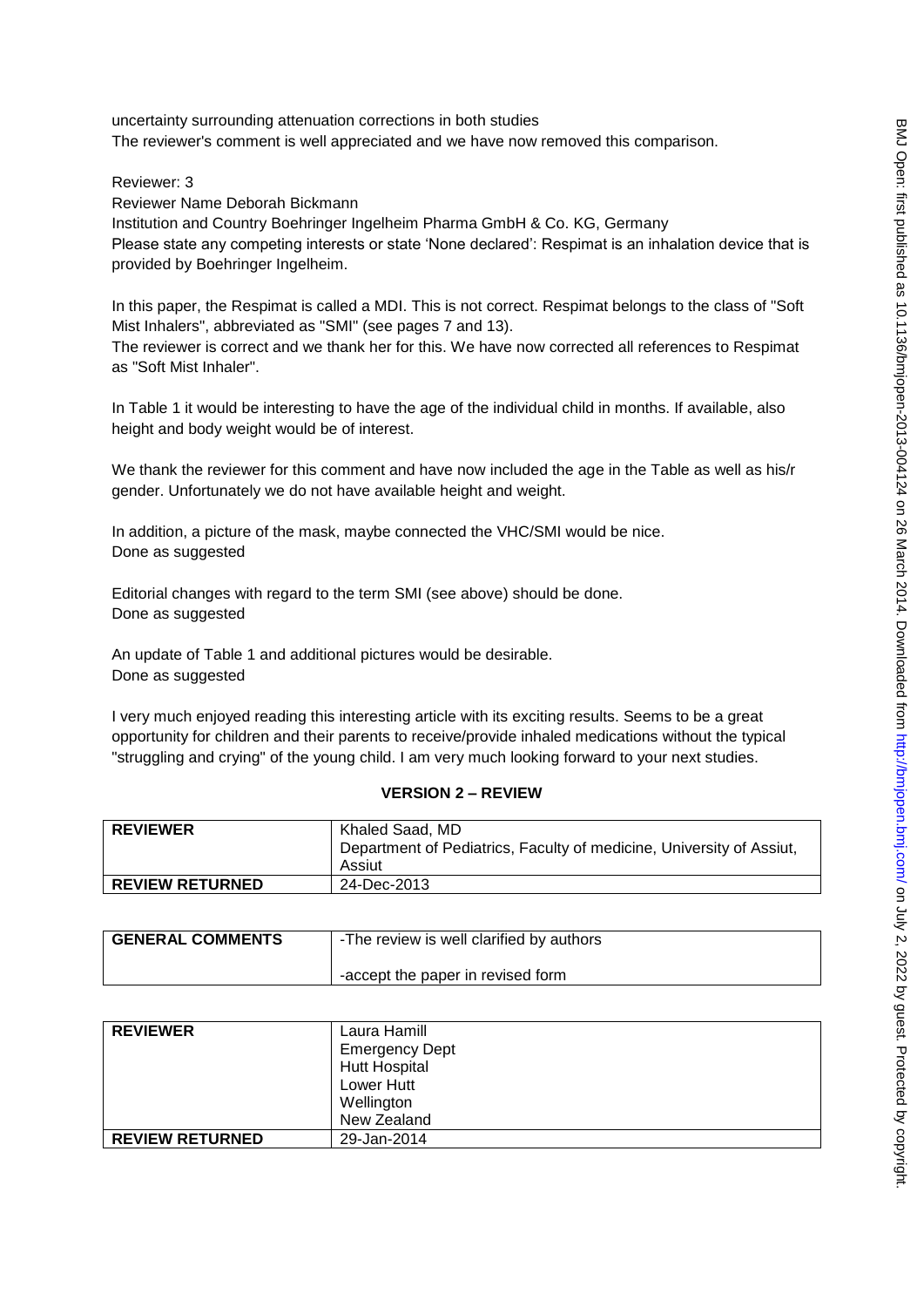| <b>GENERAL COMMENTS</b> | A novel study. Well written. May not have a high level of practical<br>implications. Of limited benefit.                                                                                                                                                                                                 |
|-------------------------|----------------------------------------------------------------------------------------------------------------------------------------------------------------------------------------------------------------------------------------------------------------------------------------------------------|
|                         | Good pilot study. It would be good to see a bigger study<br>subsequently.                                                                                                                                                                                                                                |
|                         | Need to see if infants who don't usually suck a pacifier will take to<br>the device - likely they will. Limitations include that drugs can only be<br>administered during sleep. When a child is most sick and needs the<br>medications most eg. in the emergency setting, they will not be<br>sleeping. |
|                         | However, this is still a good pilot study and well written. Well done.                                                                                                                                                                                                                                   |

| <b>REVIEWER</b>        | Michael D Shields<br>Queen's University Belfast & Royal Belfast Hospital for Sick<br>Children. UK |
|------------------------|---------------------------------------------------------------------------------------------------|
| <b>REVIEW RETURNED</b> | 03-Feb-2014                                                                                       |

| 1] I'm not sure from the wording about whether this study had/has<br>received Research Ethics Committee approval separate from<br>approval by the local hospital research committee (or whether this is<br>same as saying Research Ethics approval was granted)<br>2] The authors noted 1.6% drug delivery to the right lung. I would<br>have liked to see more discussion as to whether this would be an<br>adequate delivered dose to give a clinic response eg to a<br>bronchodilator and also in the longer term to an inhaled<br>corticosteroid.<br>3] The authors state that not having a control arm is a limitation - I<br>can't see how it is - as I wasn't sure if they meant having normal<br>infants who wouldn't normally be treated as such.<br>I couldn't see how to review the videoclip in this review process - | <b>GENERAL COMMENTS</b> | Important and interesting topic. Highly needed and innovative<br>research that is clearly written. |
|-----------------------------------------------------------------------------------------------------------------------------------------------------------------------------------------------------------------------------------------------------------------------------------------------------------------------------------------------------------------------------------------------------------------------------------------------------------------------------------------------------------------------------------------------------------------------------------------------------------------------------------------------------------------------------------------------------------------------------------------------------------------------------------------------------------------------------------|-------------------------|----------------------------------------------------------------------------------------------------|
|                                                                                                                                                                                                                                                                                                                                                                                                                                                                                                                                                                                                                                                                                                                                                                                                                                   |                         | which I'm sure I would have found interesting.                                                     |

## **VERSION 2 – AUTHOR RESPONSE**

## **Reviewer: 1**

Reviewer Name Khaled Saad

Institution and Country Lecturer; Department of Pediatrics, Faculty of medicine, University of Assiut, Assiut 71516, Egypt,

Please state any competing interests or state 'None declared': I do not have potential conflict of interest

This paper describes the feasibility of administering inhaled medications during sleep using the SM.

STRONG POINTS:

Interesting clinical investigation.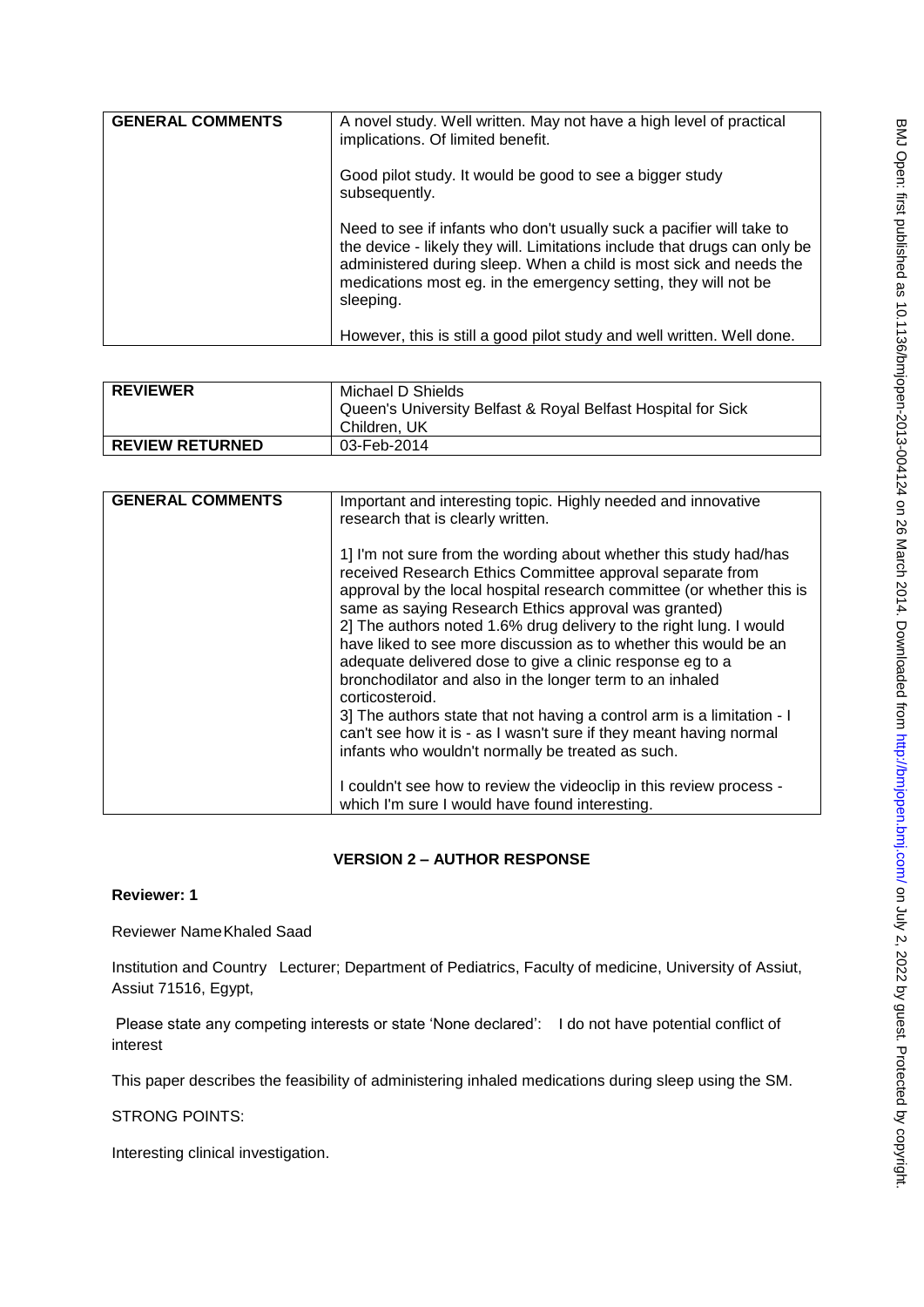English on average of good quality

MAJOR CRITICISM:

Patients NOT very well characterized, just broad term: Wheezy? we need to know what is the clinical condition of the ten patients in details.

We thank the reviewer for this comment and have now clarified their clinical condition in the text.

Minor points:

The manuscript is much too long for its message; it should be reduced by almost 50 %.

We thank the reviewer for this comment and have now substaintially reduced it.

A picture of the device (The SootherMask™ (SM) could be added to study.

Done as suggested

Half of the references is old, recent ones should be added.

Done as suggested

CONCLUSION:

The paper can be accepted after revisions.

#### **Reviewer: 2**

Reviewer Name : Mark Everard

Institution and Country Univ Western Australi

#### Australia

Please state any competing interests or state 'None declared': None declared

This is a simple study using a solution based delivery system which permits the use of simple lablelling. The message that drug delivery is achieved when using the soother mask during sleep is reasonable thought the sample size is low.

The biggest weaknesses are that it does not attempt to account for all the emitted dose and it is unclear how attenuation was calculated. Hence the accuracy of the figures is uncertain.

We thank the reviewer for this comment and have now clarified how all the emitted dose was accounted for and how attenuation was calculated.

It is also not clear whether infants were placed on the gamma camera or whether the camera was moved above a supine infant and if so was the chest in contact with the infant and was the infant always flat.

The reviewer's comments are in place and we have now clarified it in the methods and in the result sections.

It is also not clear whether 2 actuation were introduced into the chamber at the start of the minute or whether there were two actuations each followed by 1 minute.